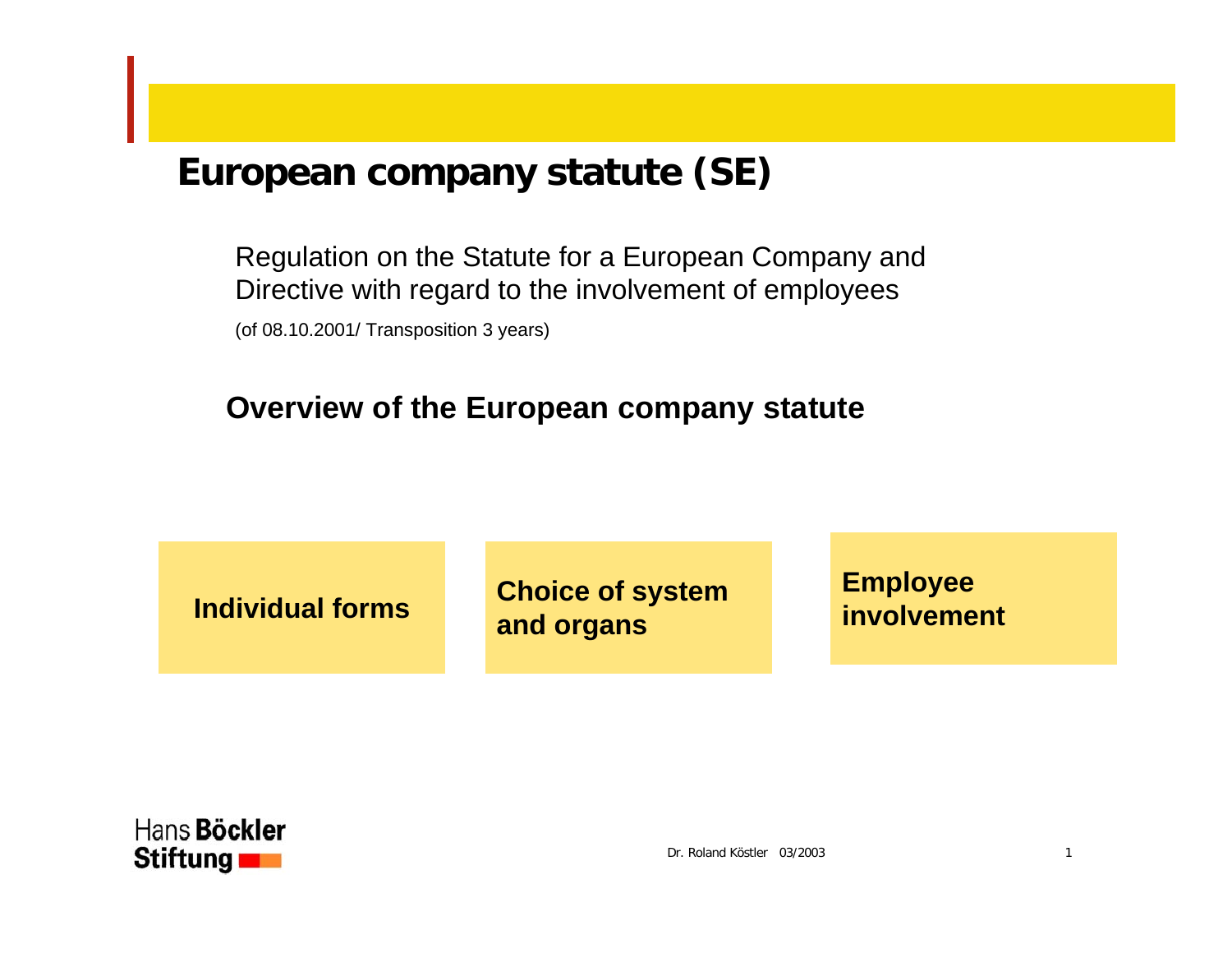## **Ways of forming an SE**

| <b>Merger</b>     | Public limited-liability companies from two Member<br>States can form an SE by merger                                     |
|-------------------|---------------------------------------------------------------------------------------------------------------------------|
|                   |                                                                                                                           |
| <b>Holding</b>    | Public and private limited-liability companies from two<br>Member States can form a Holding                               |
|                   |                                                                                                                           |
|                   | Any legal entities governed by public or private law from                                                                 |
| <b>Subsidiary</b> | two Member States (or an SE itself) can form a<br>subsidiary-SE                                                           |
|                   |                                                                                                                           |
| <b>Conversion</b> | A public limited-liability company can convert into an SE if<br>it has had a subsidiary in another Member State for 2 yrs |

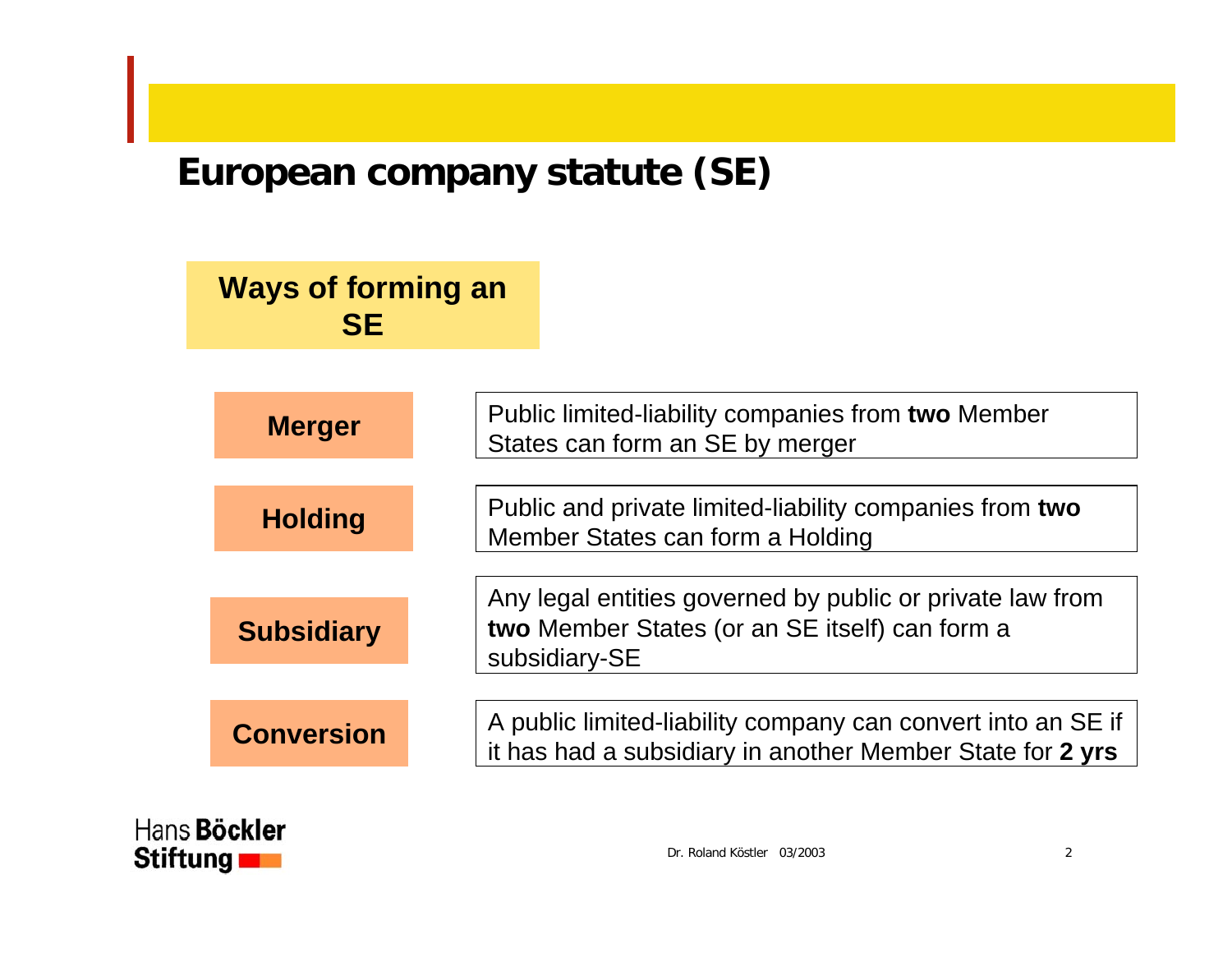# **Structure**

#### **Choice of system**

**Two-tier system** Management **Organ Supervisory** Organ ( Board)

Fixed in the statutes at the time of formation: the draft terms are approved by the General Meeting, which may reserve ratification of the agreement

**One-tier system**  $Board =$ **Administrative** Organ

Member States can enact additional provisions in national company law concerning choice of system related to S E

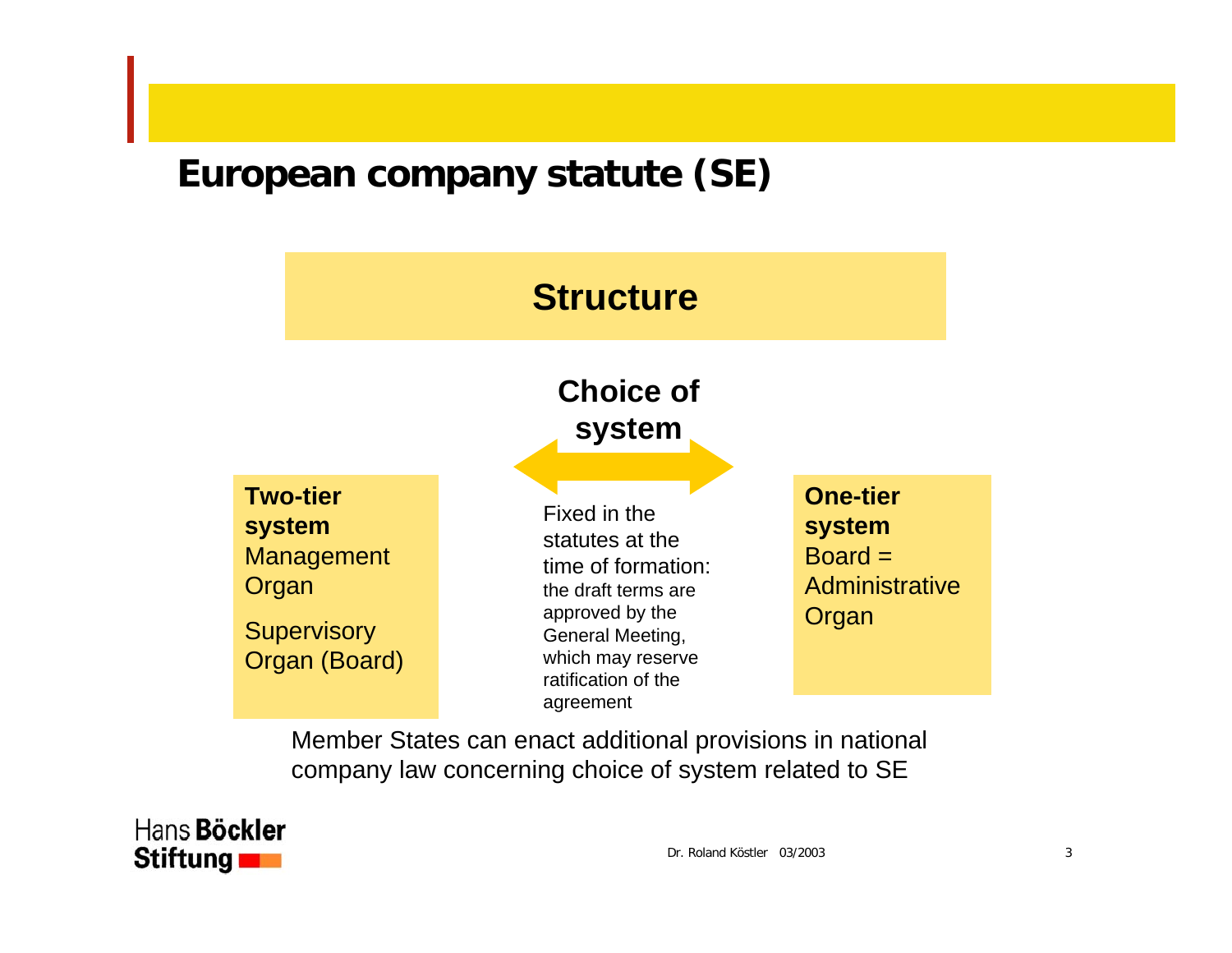- **Formation, registration and negotiations ( I )**
- **Gener al provisions:**
- **Registration** of the SE is generally **linked to negotiations** on employee involvement (Art. 12 of Regulation):
- **Statutes** must **never be in contradiction of** the negotiated **agreement**

**The management** or **administrative organ** draws up **draft terms for the formation including in detail:**

see Art. 20 on mergers , Art. 32 on holdings, Art. 36 on subsidiaries and Art. 37 on conversion

The **General Meeting approves** the draft but may reserve the right to approve the agreement on employee participation

**The legality of the formation** is scrutinised by the authority in the Member State where the proposed registered office (which will contol the question of **arrangements for employee involvement**) **is located**.

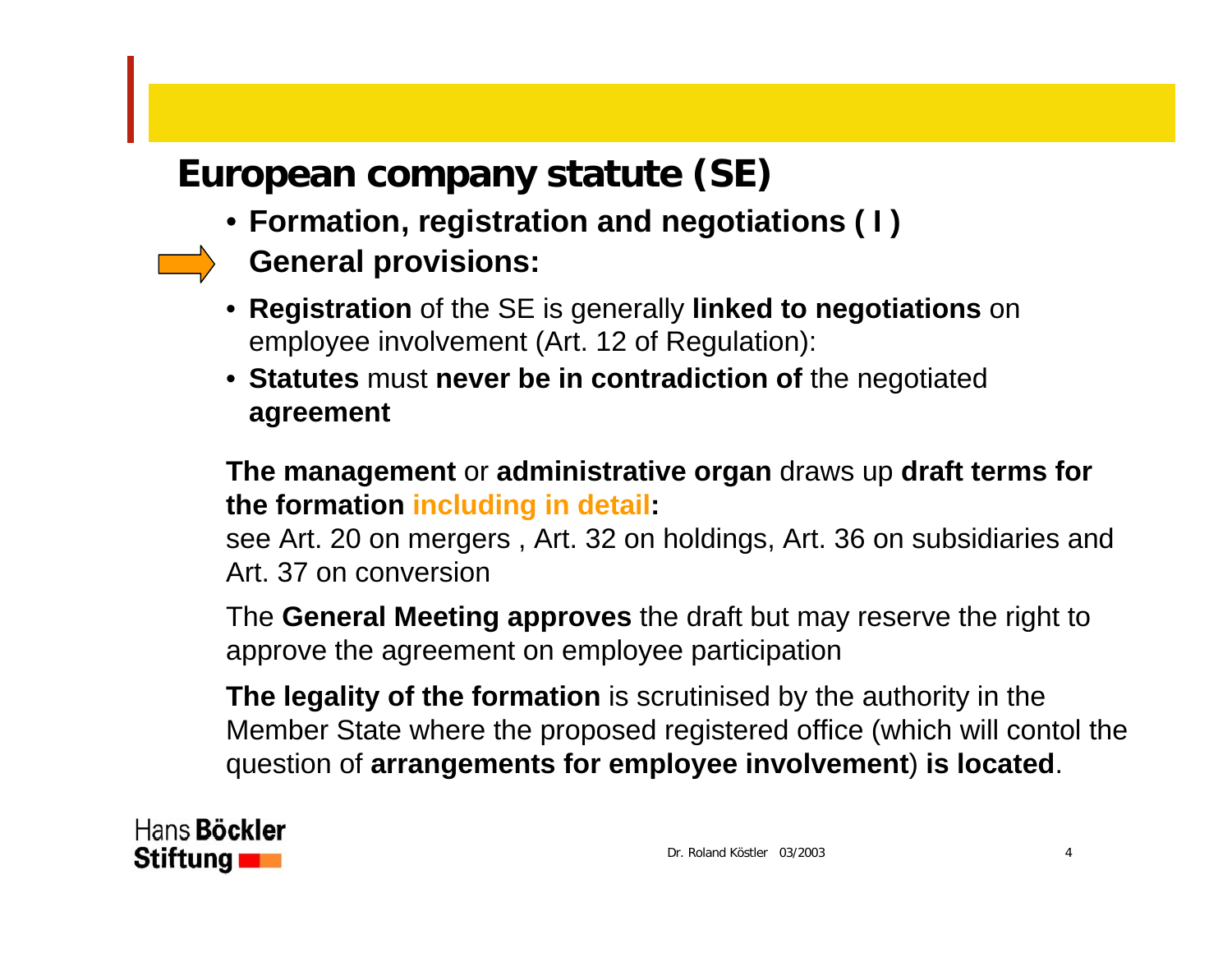## • **Formation, registration and negotiations**



#### **Features of the various formation processes**

#### **Merger s**

The plan has only to contain information relative to the agreement procedure under Art. 20. Transfer of employees and related rights with registration (Regulation, Art. 29, Para. 4 - but Directive, Art. 13, Para.4: option for member states to retain the employee representation structures)

#### **Holding**

Here, the effects on workers must be indicated in the formation plan, option for member states for provisions relative to employee protection (Regulation Art. 34).

#### **Subsidiary company**

The regulation refers only to national provisions for forming a public limitedliability company (Art. 36). Art. 3 sec. 1 of the Directive stipulates that the formation must be planned and the necessary steps be taken to start negotiations**.**

#### **Conversion**

The registered office may not be transferred at the time of the conversion. The agreem ent m ust at least m aintain the "acquis" of all aspects of employee involvement. (option for member states: the quorum in the superv. board for decision can be set higher)

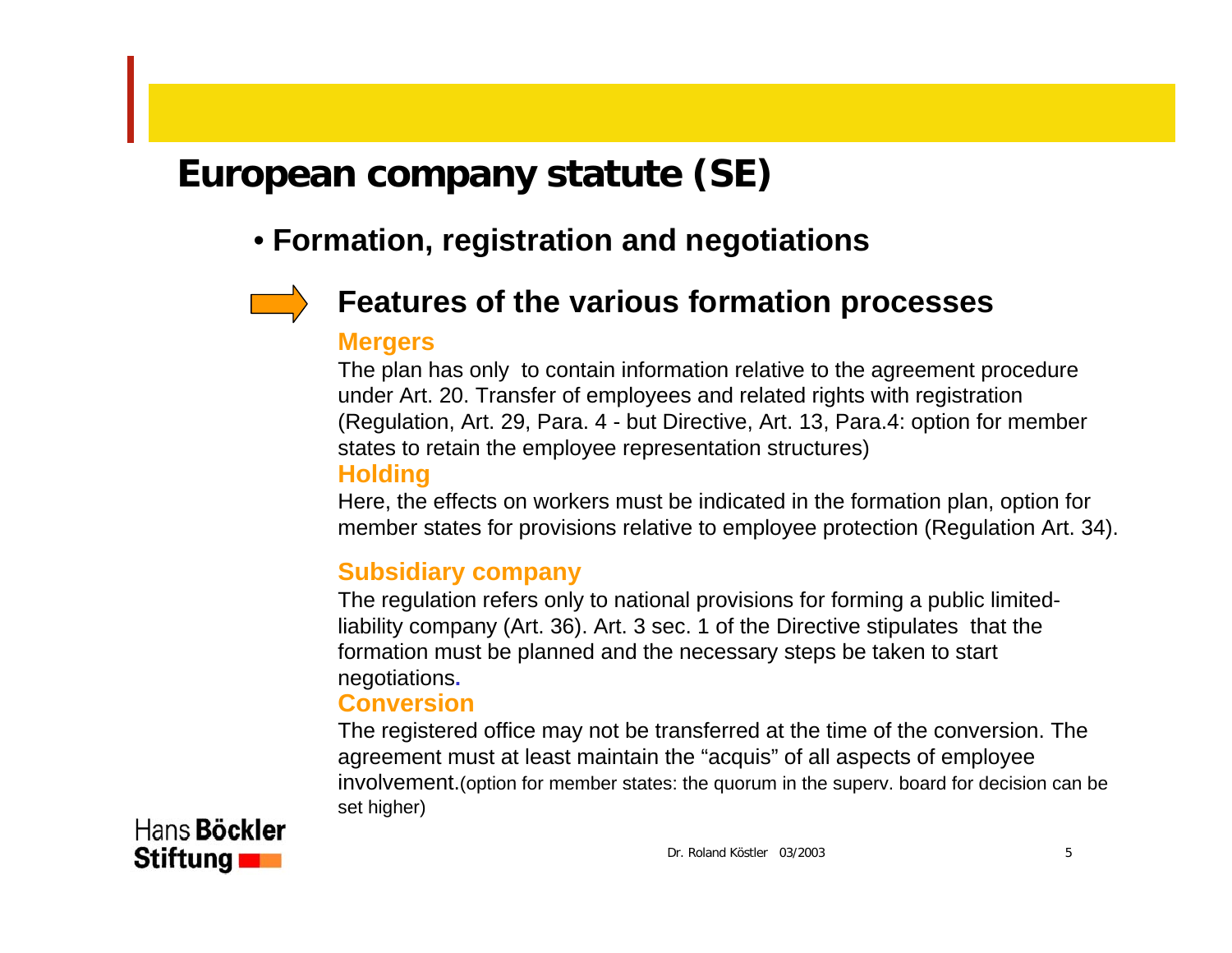• **Structure of the SE and negotiations (I)**

## **Two-tier system:**

- The supervisory board appoints the management board, but the MS can provide for the statutes to grant these rights to the GM, if so for national public limited companies.
- The statutes must fix the number of members of the management board (MS: fix the minimum and/or maximum number)
- Members of the supervisory board are nominated by GM (the agreement on participation remains unchanged); number or fixing: see management board
- Quarterly reporting and regular information on events that can have concrete effect on the co mpany's business
- Request for information by supervisory board; optional for member states**:** for each member; all members to be kept informed
- The Chairman is elected from among members of the supervisory board; in the case of 50% workers: only a shareholder rep eligible

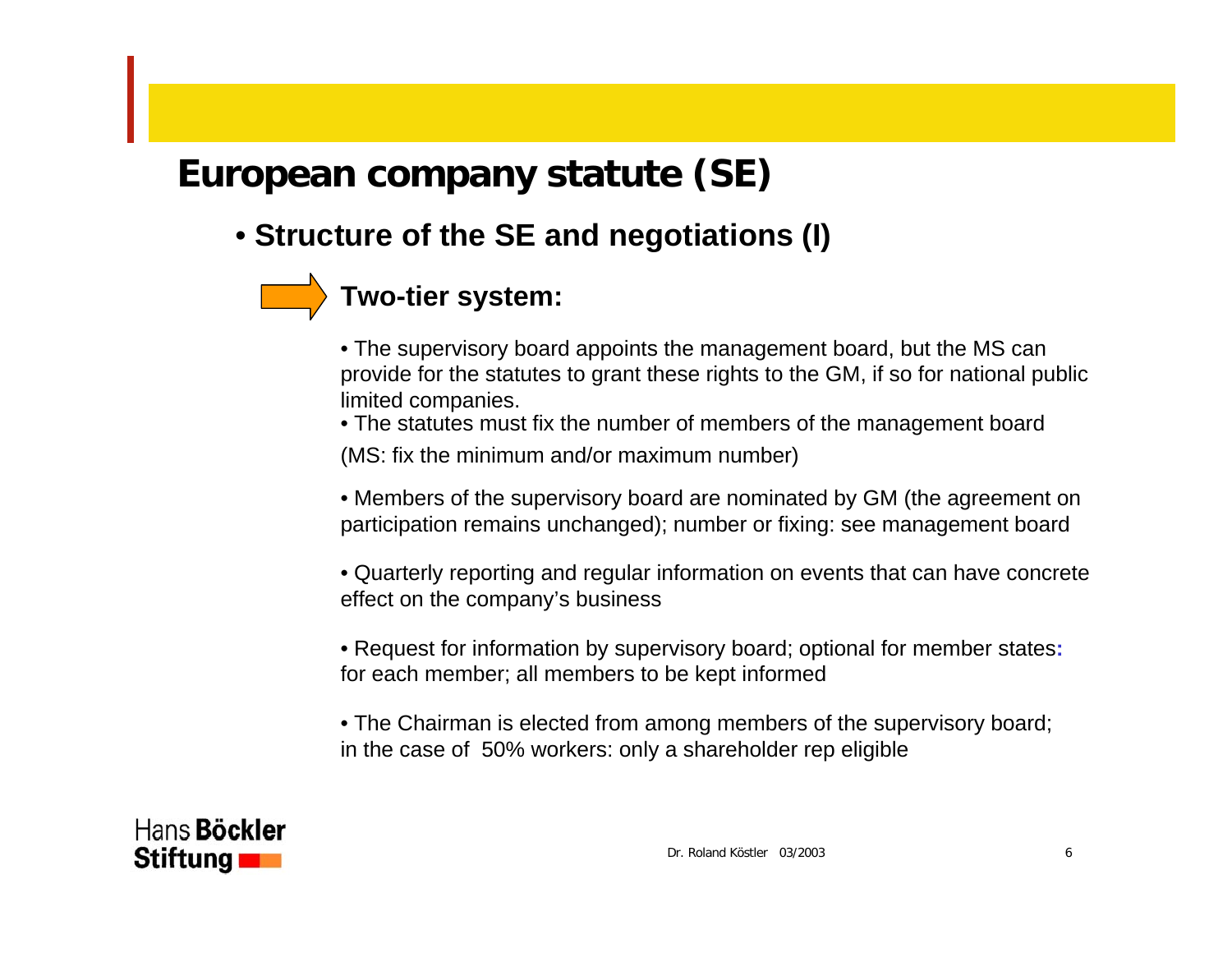## • **Formation of the SE and neg otiations (II)**

## **Single-tier system**

• Number of members of Adm. Board fixed in rules or statutes, the MS fix the minimum or maximum number; in case of participation: at least three members

• Nominated by Gen. Meeting (the agreement remains unchanged)

• Meets at least every three months; every member is entitled to all information

• The Chairman is elected from am ong the members; in the event of 50% workers, only shareholder rep eligible

#### **Common provisions**

• The statutes establish which areas require approval by the supervisory or administrative board

- the MS can provide for the supervisory board to decide itself or stipulate in the statutes what should be

• Decision-making; the Chairman has the casting vote

 $\bullet$  Non-disclosure of information, if it could affect the company's interests

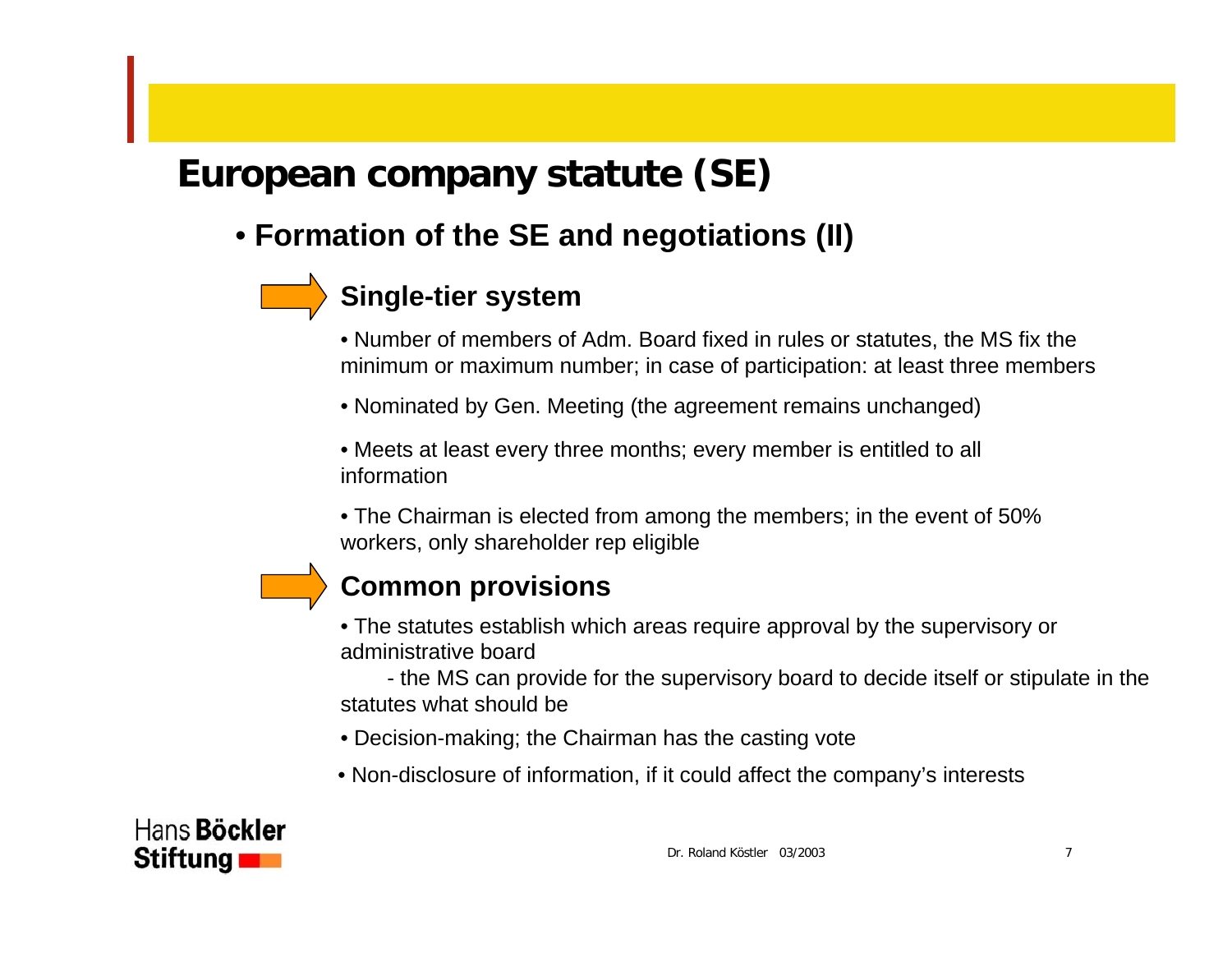#### • **Employee participation**



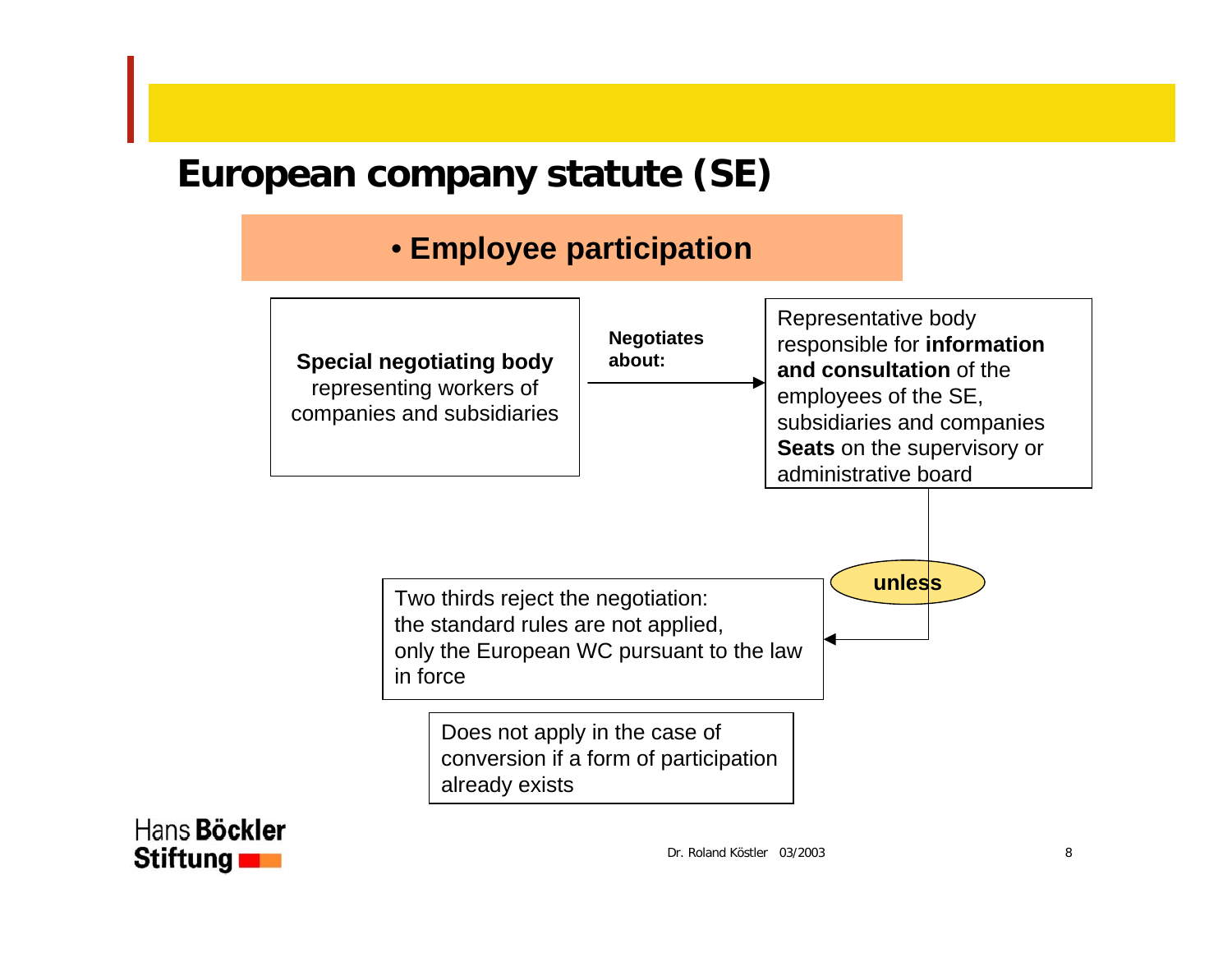## • **Employee involvement**

## **Negotiations on involvement in run-up to formation of SE**

• Member States can provide for the participation of union representatives (non-employees) in the SNB

• The SNB can call upon the assistance of experts (it can also be assisted by a union organisation at Community level)



Willingness to achieve an agreement

- Area of application
- Composition of representative body, infor mation and consultation
- •Participation (places in the body, voting procedure, rights)
- $\rightarrow$  Duration of negotiations: up to 6 months (or if agreed up to 1 year)

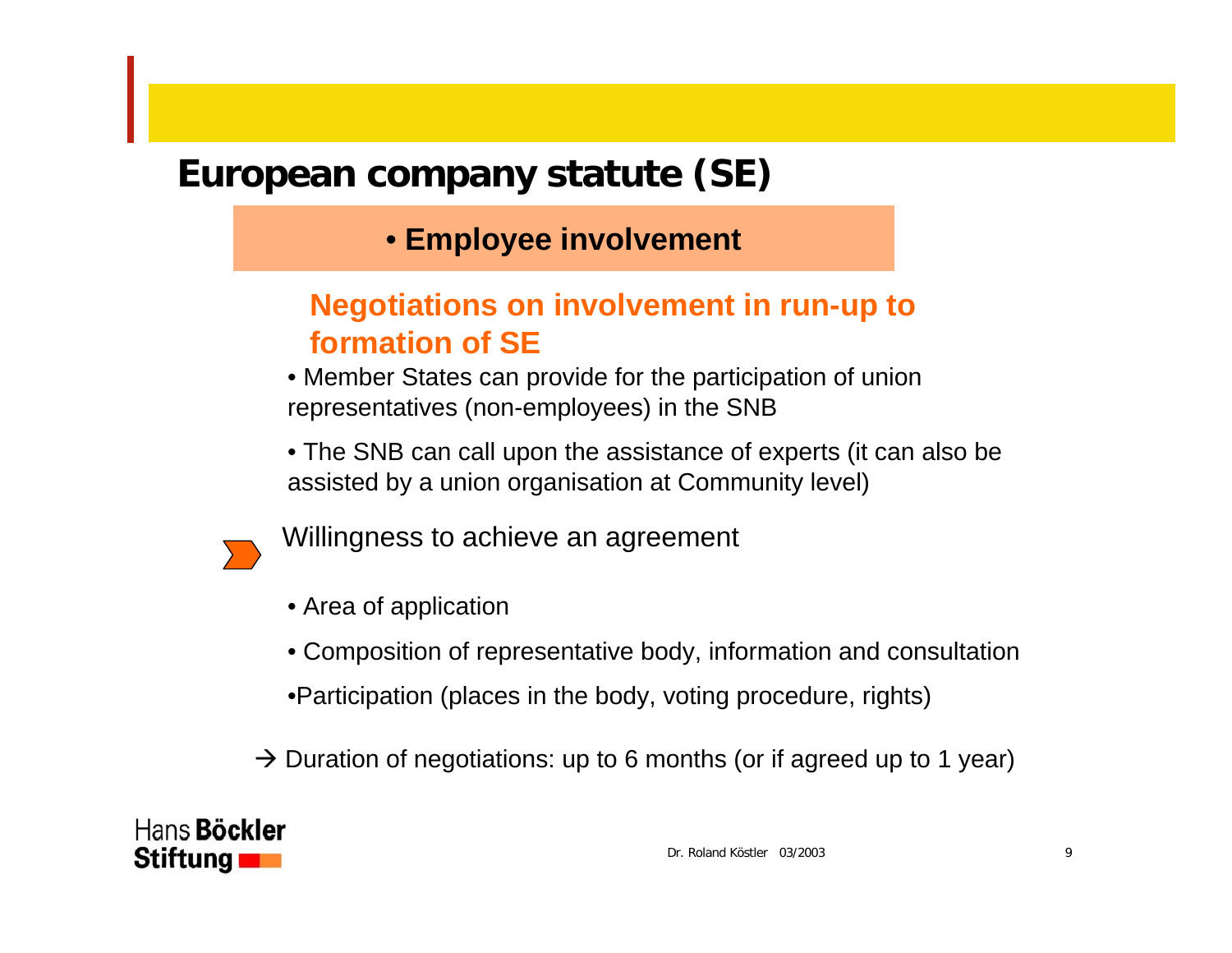#### • **Employee participation**

#### **Details on negotiations on participation (I):**

#### • **Stage 1: 2/3 of the votes**

- representing at least 2/3 of the workers
- and workers from at least two States
- decision: not to start or to cancel negotiations

## **Zero option = only EWC**

• **Stage 2/ regulation according to Art. 4 Dir/SE**

#### • **Stage 3: at least standard rules**

- if no agreement between the parties

- if no agreement reached before the deadline fixed and the governing bodies of the companies approve the continuation of the procedure

- no decision by a 2/3 majority within the SN B

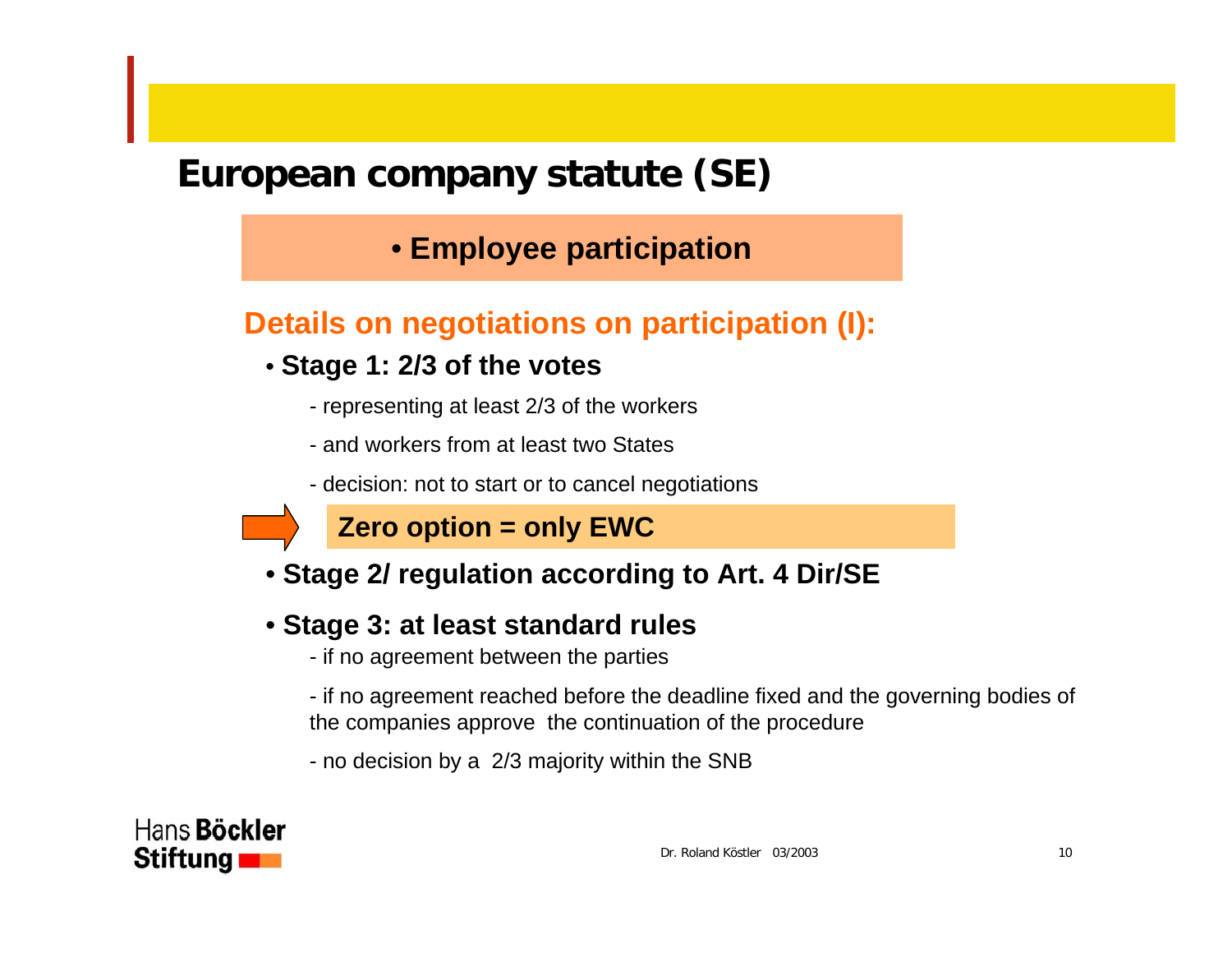#### • **Employee involvement**

#### **Details on negotia tions on participation (II)**

- **The standard rules only apply:**
	- in the case of **conversion,** where participation rights already exist
	- in the case of **mergers:**

- where a participation right already existed, extending to at least 25% of the workers

-where a participation right already existed, covering less than 25% of the workers **and** if the SNB makes a decision on this subject, unless memberstates use opt-out

- in the case of the creation of an SE by way of a **holding** or a **subsidiary**

- where a participation right already existed, extending to at least 50% of the workers

- where a participation right already existed, covering less than 50% of the workers **and** if the SNB makes a decision on this subject